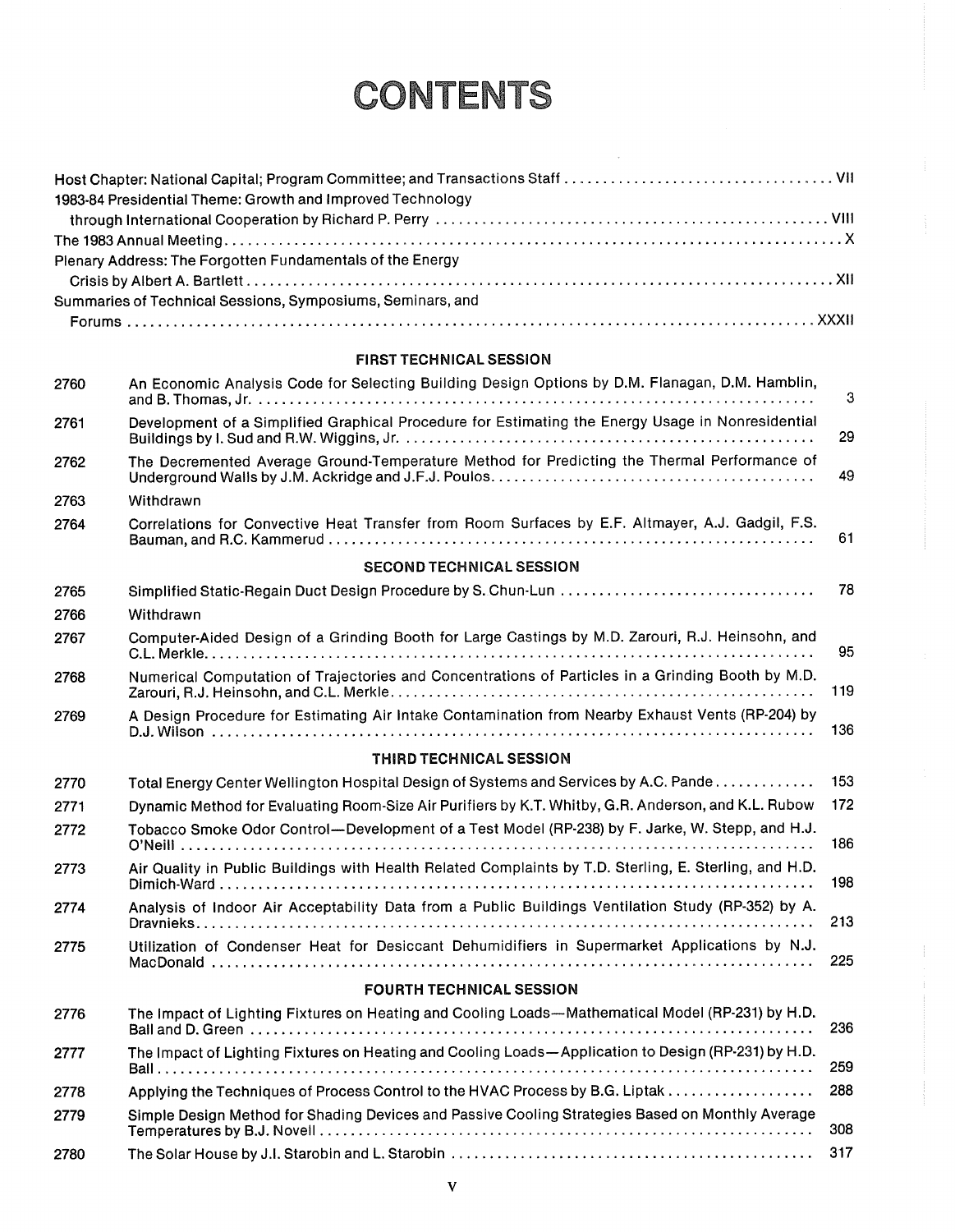### FIFTH TECHNICALSESSION

| 2781 | The Effect of Garment Design on the Thermal Insulation Values of Clothing (RP-317) by E.A.                                                                                                                                                                                                                                             |  |
|------|----------------------------------------------------------------------------------------------------------------------------------------------------------------------------------------------------------------------------------------------------------------------------------------------------------------------------------------|--|
| 2782 | Heat Flow Characteristics of Single and Multiple Layer Fabrics by K.S. Grise, G.C. Goswami, and C.B.<br>Hassenbeohler, Jr. (1995). [1989] Hassenbeohler, Jr. (253). [253] Hassenbeohler, Jr. (253). [253] Hassenbeohler, Jr. (253). [253] Hassenbeohler, Jr. (253). [253] Hassenbeohler, Jr. (253). [253] Hassenberg, Jr. (254). [254] |  |
| 2783 | Modeling of a Residential Thermostat and the Duty Cycle of a Compressor-Driven HVAC System by                                                                                                                                                                                                                                          |  |
| 2784 | The Effect of a Time-Delayed Stack Damper on Off-Cycle Heat Losses for Residential Heating                                                                                                                                                                                                                                             |  |
| 2785 | The Effect of Draft Hood Design on the Seasonal Efficiency of Gas-Fired Appliances (RP-242) by D.W.                                                                                                                                                                                                                                    |  |

## SIXTH TECHNICALSESSION

| 2786 |                                                                                                     |  |
|------|-----------------------------------------------------------------------------------------------------|--|
| 2787 | Simulation Model of a Vapor Compression Refrigeration System by H. Yasuda, S. Touber, and C.H.M.    |  |
| 2788 |                                                                                                     |  |
| 2789 | Simulation Parameters and Methods of Finding Equilibrium Statepoints in Refrigerant Systems by S.D. |  |
| 2790 | A Mathematically Complete Analysis of Plate-Fin Heat Exchangers by S.D. Goldstein  447              |  |

### SEVENTH TECHNICAL SESSION

| 2791 | An Experimental Study of Flow Patterns During Condensation Inside a Horizontal Tube by T.N. Tandon,                                                                                                      | 471  |
|------|----------------------------------------------------------------------------------------------------------------------------------------------------------------------------------------------------------|------|
| 2792 | A Study of Water Vapor Transmission through Insulation under Steady State and Transient Conditions                                                                                                       | 483  |
| 2793 | Formulations for the Thermodynamic Properties of the Saturated Phases of H <sub>2</sub> O from 173.5 K to 473.5                                                                                          | 500. |
| 2794 | Formulations for the Thermodynamic Properties of Dry Air from 173.5 K to 473.5 K, and of Saturated<br>Moist Air from 173.5 K to 372.5 K, at Pressures to 5 MPa (RP-216) by R.W. Hyland and A. Wexler 520 |      |
| 2795 | Formulations for Thermodynamic Properties of Moist Air at Low Pressures as Used for Construction of<br>New ASHRAE SI Unit Psychrometric Charts (RP-257) by R.B. Stewart, R.T. Jacobsen, and J.H. Becker  | 536  |

 $\sim$ 

 $\overline{1}$ 

### EIGHTH TECHNICAL SESSION

| 2796 | Energy Considerations in Hot-Gas Defrosting of Industrial Refrigeration Coils (RP-193) by W.F.       |      |
|------|------------------------------------------------------------------------------------------------------|------|
| 2797 | A Multiple (Solar, Air, and Water) Source Heat Pump for Cold Climates (RP-247) by K.I. Krakow and S. |      |
| 2798 | A Computer Model for the Simulation of Multiple Source Heat Pump Performance (RP-247) by K.I.        | -590 |
| 2799 | Toward an Efficient Operation of a Series Solar Heat Pump System by T.Y. Bong 617                    |      |
| 2800 | A Generalized Computer Program for Analysis of Mixture Refrigeration Cycles by H.A. Connon 628       |      |

## SOCIETY BUSINESS

|--|--|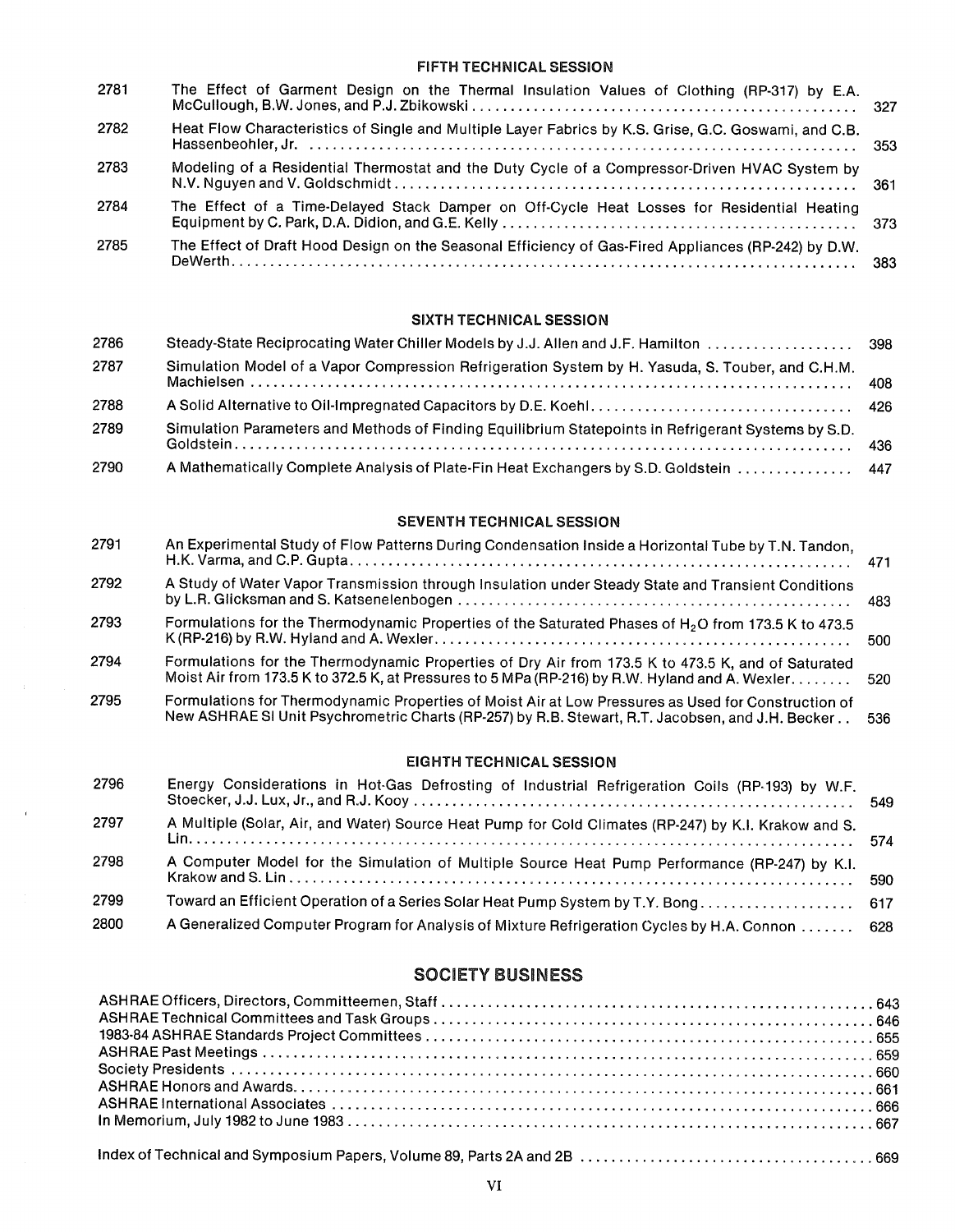# **CONTENTS**

| DC-83-1 | DISTRICT HEATING SYSTEMS IN EUROPE                                                                                                                                                             |                |
|---------|------------------------------------------------------------------------------------------------------------------------------------------------------------------------------------------------|----------------|
|         | Growth and Development of District Heating in Finland by O.A. Seppanen and U. Kilpinen.                                                                                                        | $\overline{5}$ |
|         | District Heating Systems with Alternative Energy Sources by L. Astrand                                                                                                                         | 19             |
|         | The Situation and Development of the District Heating System in West Germany and Berlin by K.                                                                                                  | 31             |
|         | Present Status and Development Trends of District Heating in Hungary by I. Papp.                                                                                                               | 55             |
|         | Development of Advanced Design, Insulation, and Installation Practices for Hot Water District Heating                                                                                          | 71             |
|         | Lausanne District Heating System-Particularities, Rates, and Exergy Considerations by P. Suter                                                                                                 | 85             |
| DC-83-2 | LARGE-SCALE APPLICATIONS OF INFRARED SENSING                                                                                                                                                   |                |
|         | Applications of Aerial Thermography for Residential Energy Analysis by S.J. Treado and D.M. Burch                                                                                              | 95             |
|         | Trends in Quantitative Aerial Thermography by J.R. Schott and E.P. Wilkinson                                                                                                                   | 102            |
|         | Thermography-A Diagnostic Tool to Locating Wet Insulation in Built-up Roofing Systems by A.H.                                                                                                  | 112            |
|         | Thermal Images of 4,000 Buildings in Oak Creek, WI, Using Ground-Based, Mobile Infrared Scanning                                                                                               | 118            |
| DC-83-3 | AIR INFILTRATION MODEL VALIDATION-PART 1                                                                                                                                                       |                |
|         | The Air Infiltration Center's Program of Model Validation by M.W. Liddament                                                                                                                    | 129            |
|         | Field Verification of the Air Infiltration Model Used in the Computer Program ENCORE by S. Uvslokk                                                                                             | 146            |
|         | A Detailed Examination of the LBL Infiltration Model Using the Mobile Infiltration Test Unit by M.P.                                                                                           | 157            |
| DC-83-4 | AIR INFILTRATION MODEL VALIDATION-PART II                                                                                                                                                      |                |
|         | A Comparison of Measured and Predicted Infiltration Rates by A.K. Persily and G.T. Linteris                                                                                                    | 183            |
|         | Development of the Air Infiltration Model for the Energy Performance Design System by C.P. Crall                                                                                               | 201            |
|         | Correlating Measured Infiltration for Wind from a Single Direction by D.J. Wilson and W. Pittman                                                                                               | 211            |
| DC-83-5 | IS THERE A GOOD REASON WHY ALL EMC SYSTEMS DO NOT SPEAK THE SAME LANGUAGE?                                                                                                                     |                |
|         | Software Aspects of Energy Management Systems by R.D. Stinaff                                                                                                                                  | 231            |
|         |                                                                                                                                                                                                | 239            |
|         | Data Communications in Energy Management and Control Systems: Issues Affecting Standardization                                                                                                 | 249            |
| DC-83-6 | CONDENSIBLE GASES IN THE EFFLUENT AIR FOR MODERATE TEMPERATURES                                                                                                                                |                |
|         | The Effect of Moderate Temperature Effluents on Selected Materials Used in Air-to-Air Energy<br>Recovery Equipment-Project Procedures and Summary by D.R. Fisher, H.N. Gawley, and R.E. Chant. | 263            |
|         | The Effect of Moderate Temperature Effluents on Selected Materials Used in Air-to-Air Energy<br>Recovery Equipment-Commercial Offices and Restaurants by K. Tangri, A.H. Yegneswaran, and P.   |                |
|         | The Effect of Moderate Temperature Effluents on Selected Materials Used in Air-to-Air Energy                                                                                                   | 284            |
|         | Recovery Equipment-Industrial-Pulp and Paper and Painting by H.D. Gesser and R.E. Hamon                                                                                                        | 303            |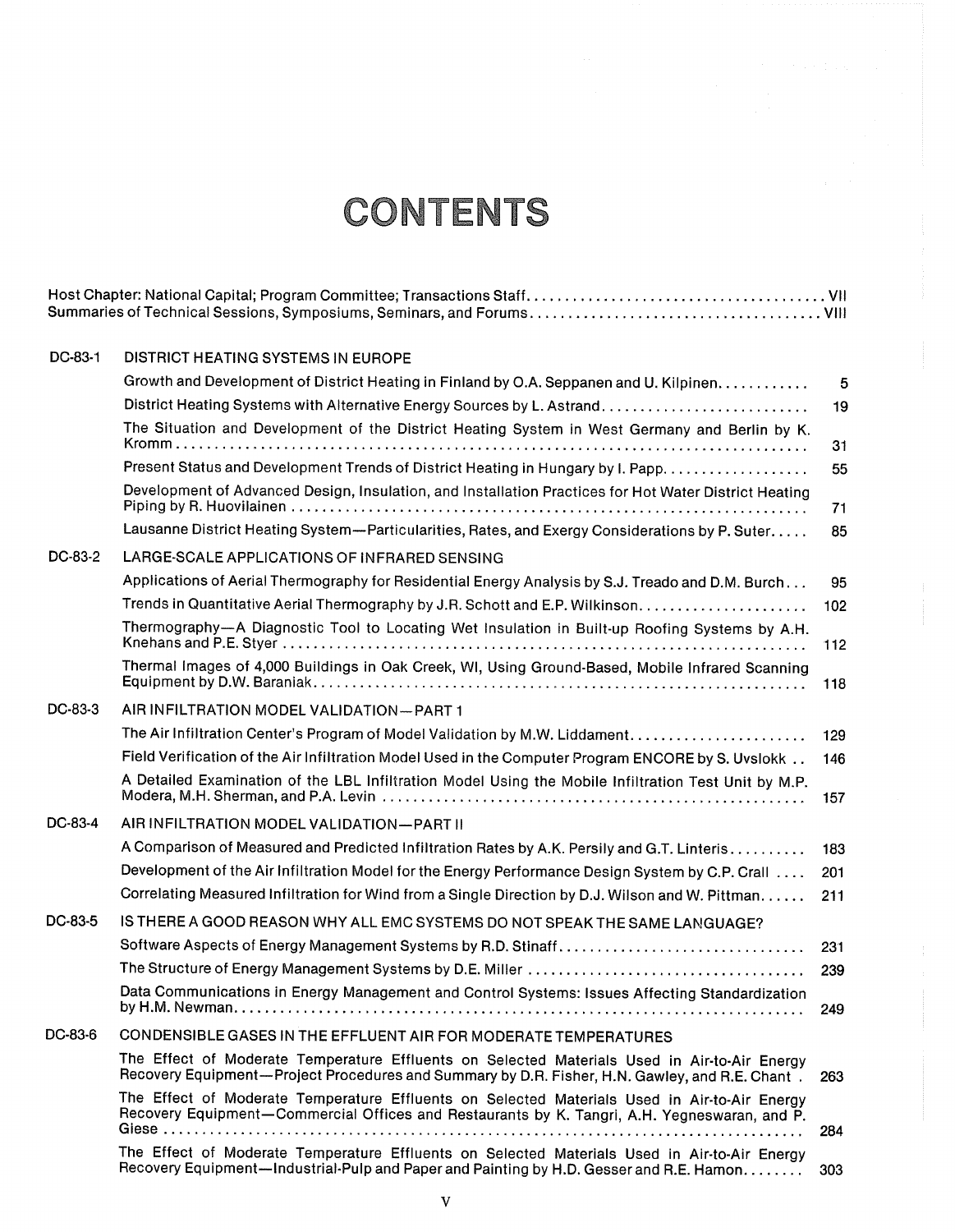| DC-83-7  | WHAT'S NEW IN PUMPING TECHNOLOGY                                                                                                                                                                   |     |
|----------|----------------------------------------------------------------------------------------------------------------------------------------------------------------------------------------------------|-----|
|          | Types of Pumps in HVAC—Their Application and Installation by H.O. Franz                                                                                                                            | 335 |
|          |                                                                                                                                                                                                    | 347 |
|          |                                                                                                                                                                                                    | 352 |
|          |                                                                                                                                                                                                    | 368 |
| DC-83-8  | <b>GROUND-SOURCE HEAT PUMP SYSTEMS</b>                                                                                                                                                             |     |
|          |                                                                                                                                                                                                    | 375 |
|          | Vertical Concentric Tube Ground-Coupled Heat Exchangers by V.C. Mei and S.K. Fischer                                                                                                               | 391 |
|          | Ground-Coupled Heat Pump System Experimental Results by P.D. Metz                                                                                                                                  | 407 |
|          | Design Methods for Ground-Source Heat Pumps by D.A. Ball, R.D. Fischer, and D.L. Hodgett                                                                                                           | 416 |
|          | Applications of Heat Pumps Using Groundwater Resources by E.C. Knipe                                                                                                                               | 441 |
| DC-83-9  | VENTILATION EFFICIENCY: DEFINITION, USEFULNESS, AND MEASUREMENT                                                                                                                                    |     |
|          |                                                                                                                                                                                                    | 455 |
|          | Ventilation Efficiency-A Guide to Efficient Ventilation by E. Skaret and H.M. Mathisen                                                                                                             | 480 |
|          | Ventilation Efficiency as a Means of Characterizing Air Distribution in a Building for Indoor Air Quality                                                                                          |     |
|          |                                                                                                                                                                                                    | 496 |
|          | Ventilation Efficiencies of Wall-or-Window-Mounted Residential Air-to-Air Heat Exchangers by F.J. Of-                                                                                              | 507 |
| DC-83-10 | DESIGN OF LABORATORY FUME HOOD SYSTEMS                                                                                                                                                             |     |
|          |                                                                                                                                                                                                    | 533 |
|          | Energy Conservation in Institutional Laboratory and Fume Hood Systems by R.A. Streets and B.S.V.                                                                                                   | 542 |
|          | Fume Hood Diversity for Reduced Energy Consumption by R.C. Moyer                                                                                                                                   | 552 |
|          | Fume Hood System Design and Application for Medical Facilities by R.A. Degenhardt and J.F. Pfost                                                                                                   | 558 |
|          | Laboratory Air Systems—Further Testing by R.L. Peterson, E. L. Schofer, and D.W. Martin                                                                                                            | 571 |
| DC-83-11 | <b>HVAC IS FOR PEOPLE</b>                                                                                                                                                                          |     |
|          | Air Quality in Buildings during Smoking and Nonsmoking Occupancy by B.P. Leaderer and W.S. Cain                                                                                                    | 601 |
|          | Insulation Characteristics of Winter and Summer Indoor Clothing by E.A. McCullough and D.P. Wyon                                                                                                   | 614 |
|          |                                                                                                                                                                                                    | 634 |
|          |                                                                                                                                                                                                    | 647 |
|          | A Field-Based Approach to the Development of Comfort Standards, Energy Conservation Strategies,<br>and Media-Based Motivational Strategies: A Replication and Extension of Winter Findings by R.A. | 667 |
| DC-83-12 | INDOOR ENVIRONMENTAL CONSIDERATIONS                                                                                                                                                                |     |
|          | Calculation Methods to Assess Indoor Air Quality by J.E. Woods and R.R. Crawford                                                                                                                   | 683 |
|          | HVAC System Noise Calculation Procedure-An Update by S.M. Sessler and E.N. Angevine                                                                                                                | 697 |
|          | A Simplified Calculation Method for Checking the Indoor Thermal Climate by B.W. Olesen                                                                                                             | 710 |
|          | Advanced Concepts in Interior Lighting Calculations by D.L. DiLaura                                                                                                                                | 724 |
|          |                                                                                                                                                                                                    | 728 |
| DC-83-13 | RESIDENTIAL HEAT PUMPS FOR IMPROVED SEASONAL PERFORMANCE                                                                                                                                           |     |
|          | Effect of Cycling and Frost Formation on Heat Pump Performance-Implications of Cyclic Test Data                                                                                                    | 743 |
|          | A High-Efficiency Heat Pump Fan by T. Wright, R.S. Lackey, and S.E. Veyo                                                                                                                           | 755 |
|          | A High-Efficiency Indoor Air Mover by D. Ariewitz, R.S. Lackey, and S.E. Veyo                                                                                                                      | 770 |
|          | Laboratory Tests of a Residential Low-Temperature Water Source Heat Pump by V.C. Mei                                                                                                               | 782 |
| DC-83-14 | <b>ATRIUM DESIGN</b>                                                                                                                                                                               |     |
|          |                                                                                                                                                                                                    | 797 |
|          |                                                                                                                                                                                                    | 812 |
|          |                                                                                                                                                                                                    | 825 |